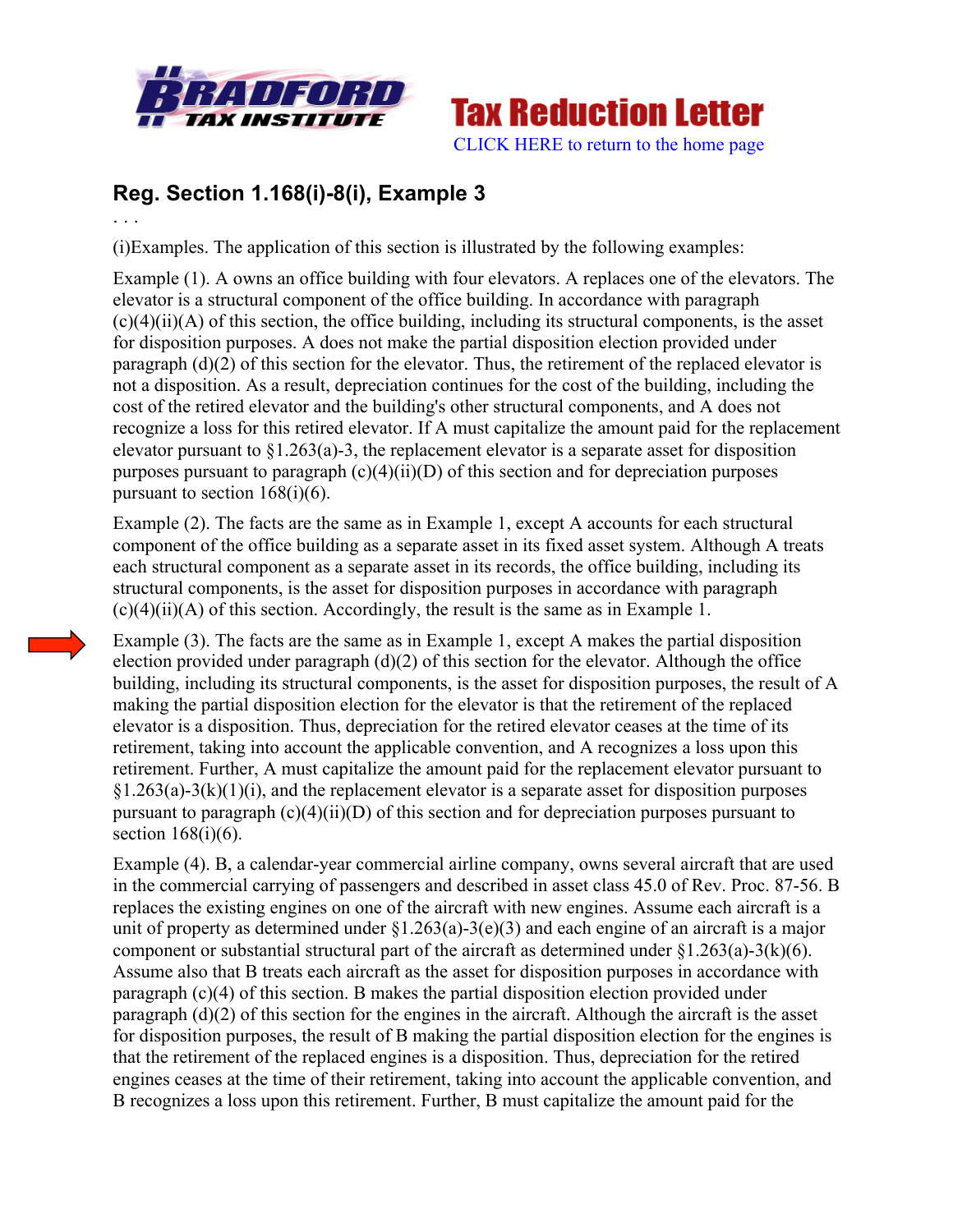replacement engines pursuant to  $\S1.263(a)-3(k)(1)(i)$ , and the replacement engines are a separate asset for disposition purposes pursuant to paragraph  $(c)(4)(ii)(D)$  of this section and for depreciation purposes pursuant to section 168(i)(6).

Example (5). The facts are the same as in Example 4, except B does not make the partial disposition election provided under paragraph (d)(2) of this section for the engines. Thus, the retirement of the replaced engines on one of the aircraft is not a disposition. As a result, depreciation continues for the cost of the aircraft, including the cost of the retired engines, and B does not recognize a loss for these retired engines. If B must capitalize the amount paid for the replacement engines pursuant to §1.263(a)-3, the replacement engines are a separate asset for disposition purposes pursuant to paragraph  $(c)(4)(ii)(D)$  of this section and for depreciation purposes pursuant to section 168(i)(6).

Example (6). C, a corporation, owns several trucks that are used in its trade or business and described in asset class 00.241 of Rev. Proc. 87-56. C replaces the engine on one of the trucks with a new engine. Assume each truck is a unit of property as determined under  $\S 1.263(a)$ -3(e)(3) and each engine is a major component or substantial structural part of the truck as determined under  $\S 1.263(a)-3(k)(6)$ . Because the trucks are described in asset class 00.241 of Rev. Proc. 87-56, C must treat each truck as the asset for disposition purposes. C does not make the partial disposition election provided under paragraph  $(d)(2)$  of this section for the engine. Thus, the retirement of the replaced engine on the truck is not a disposition. As a result, depreciation continues for the cost of the truck, including the cost of the retired engine, and C does not recognize a loss for this retired engine. If C must capitalize the amount paid for the replacement engine pursuant to  $\S 1.263(a)-3$ , the replacement engine is a separate asset for disposition purposes pursuant to paragraph  $(c)(4)(ii)(D)$  of this section and for depreciation purposes pursuant to section  $168(i)(6)$ .

Example (7). D owns a retail building. D replaces 60% of the roof of this building. In accordance with paragraph  $(c)(4)(ii)(A)$  of this section, the retail building, including its structural components, is the asset for disposition purposes. Assume D must capitalize the costs incurred for replacing 60% of the roof pursuant to  $\S 1.263(a)-3(k)(1)(vi)$ . D makes the partial disposition election provided under paragraph  $(d)(2)$  of this section for the 60% of the replaced roof. Thus, the retirement of 60% of the roof is a disposition. As a result, depreciation for 60% of the roof ceases at the time of its retirement, taking into account the applicable convention, and D recognizes a loss upon this retirement. Further, D must capitalize the amount paid for the 60% of the roof pursuant to  $\S1.263(a)-3(k)(1)(i)$  and (vi) and the replacement 60% of the roof is a separate asset for disposition purposes pursuant to paragraph (c)(4)(ii)(D) of this section and for depreciation purposes pursuant to section 168(i)(6).

Example (8).

(i) The facts are the same as in Example 7. Ten years after replacing 60% of the roof, D replaces 55% of the roof of the building. In accordance with paragraph  $(c)(4)(ii)(A)$  and (D) of this section, for disposition purposes, the retail building, including its structural components, except the replacement 60% of the roof, is an asset and the replacement 60% of the roof is a separate asset. Assume D must capitalize the costs incurred for replacing 55% of the roof pursuant to  $\S1.263(a)-3(k)(1)(vi)$ . D makes the partial disposition election provided under paragraph  $(d)(2)$  of this section for the 55% of the replaced roof. Thus, the retirement of 55% of the roof is a disposition.

(ii) However, D cannot determine from its records whether the replaced 55% is part of the 60% of the roof replaced ten years ago or whether the replaced 55% includes part or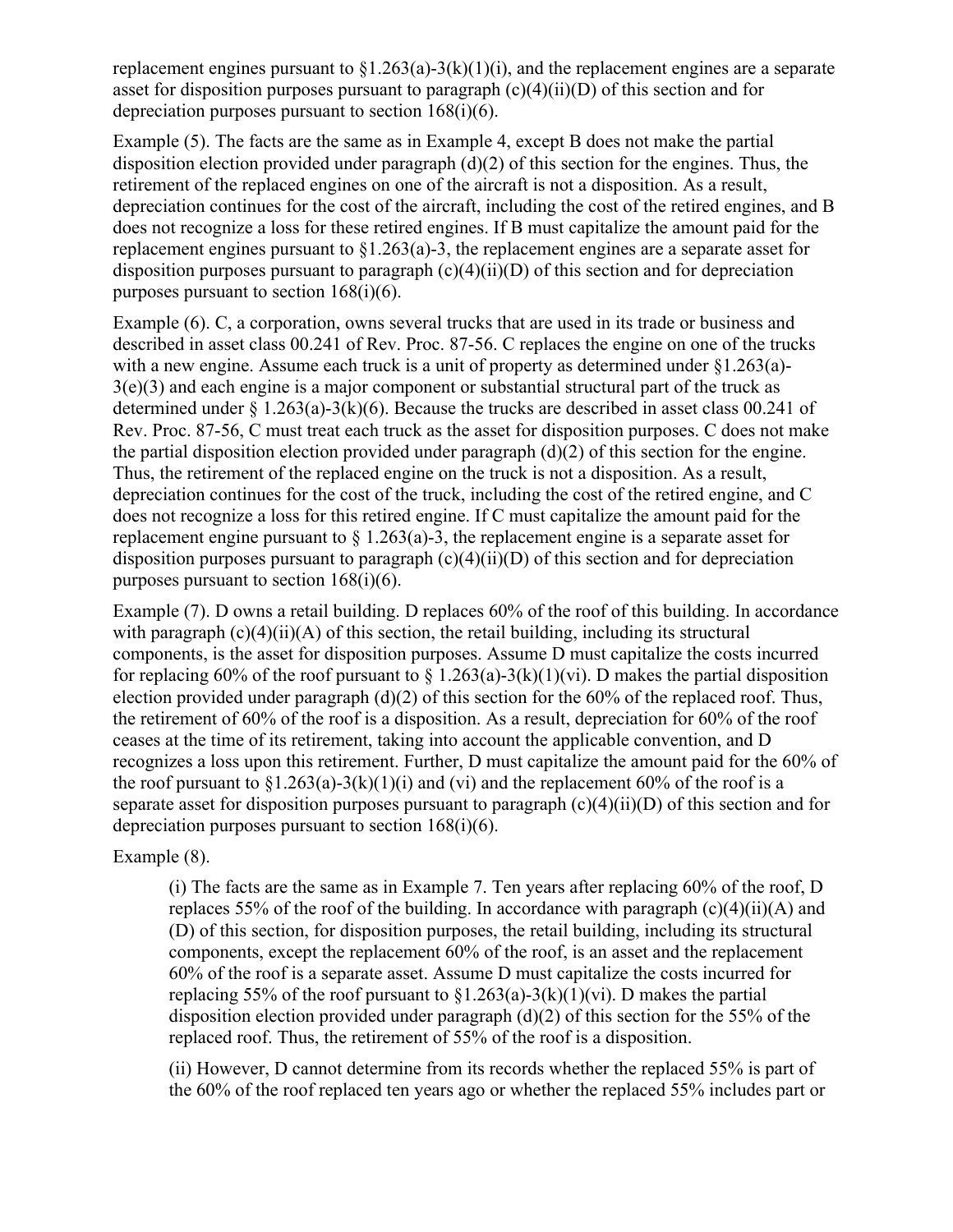all of the remaining 40% of the original roof. Pursuant to paragraph (g)(3) of this section, D identifies which asset it disposed of by using the first-in, first-out method of accounting. As a result, D disposed of the remaining 40% of the original roof and 25% of the 60% of the roof replaced ten years ago.

(iii) Thus, depreciation for the remaining 40% of the original roof ceases at the time of its retirement, taking into account the applicable convention, and D recognizes a loss upon this retirement. Further, depreciation for 25% of the 60% of the roof replaced ten years ago ceases at the time of its retirement, taking into account the applicable convention, and D recognizes a loss upon this retirement. Also, D must capitalize the amount paid for the 55% of the roof pursuant to  $\S1.263(a)-3(k)(1)(i)$  and (vi), and the replacement 55% of the roof is a separate asset for disposition purposes pursuant to paragraph  $(c)(4)(ii)(D)$  of this section and for depreciation purposes pursuant to section 168(i)(6).

## Example (9).

(i) On July 1, 2011, E, a calendar-year taxpayer, purchased and placed in service an existing multi-story office building that costs \$20,000,000. The cost of each structural component of the building was not separately stated. E accounts for the building and its structural components in its tax and financial accounting records as a single asset with a cost of \$20,000,000. E depreciates the building as nonresidential real property and uses the optional depreciation table that corresponds with the general depreciation system, the straight-line method, a 39-year recovery period, and the mid-month convention. As of January 1, 2014, the depreciation reserve for the building is \$1,261,000.

(ii) On June 30, 2014, E replaces one of the two elevators in the office building. E did not dispose of any other structural components of this building in 2014 and prior years. E makes the partial disposition election provided under paragraph (d)(2) of this section for this elevator. Although the office building, including its structural components, is the asset for disposition purposes, the result of E making the partial disposition election for the elevator is that the retirement of the replaced elevator is a disposition. Assume the replacement elevator is a restoration under §1.263(a)-3(k), and not a betterment under  $\S1.263(a)-3(i)$  or an adaptation to a new or different use under  $\S1.263(a)-3(i)$ . Because E cannot identify the cost of the elevator from its records and the replacement elevator is a restoration under  $\S 1.263(a)-3(k)$ , E determines the cost of the disposed elevator by discounting the cost of the replacement elevator to its placed-in-service year cost using the Producer Price Index for Final Demand. Using this reasonable method, E determines the cost of the retired elevator by discounting the cost of the replacement elevator to its cost in 2011 (the placed-in-service year) using the Producer Price Index for Final Demand, resulting in \$150,000 of the \$20,000,000 purchase price for the building to be the cost of the retired elevator. Using the optional depreciation table that corresponds with the general depreciation system, the straight-line method, a 39-year recovery period, and the mid-month convention, the depreciation allowed or allowable for the retired elevator as of December 31, 2013, is \$9,458.

(iii) For E's 2014 Federal tax return, the loss for the retired elevator is determined as follows. The depreciation allowed or allowable for 2014 for the retired elevator is \$1,763 ((unadjusted depreciable basis of \$150,000 x depreciation rate of 2.564% for 2014) x 5.5/12 months). Thus, the adjusted depreciable basis of the retired elevator is \$138,779 (the adjusted depreciable basis of \$140,542 removed from the building cost less the depreciation allowed or allowable of \$1,763 for 2014). As a result, E recognizes a loss of \$138,779 for the retired elevator in 2014.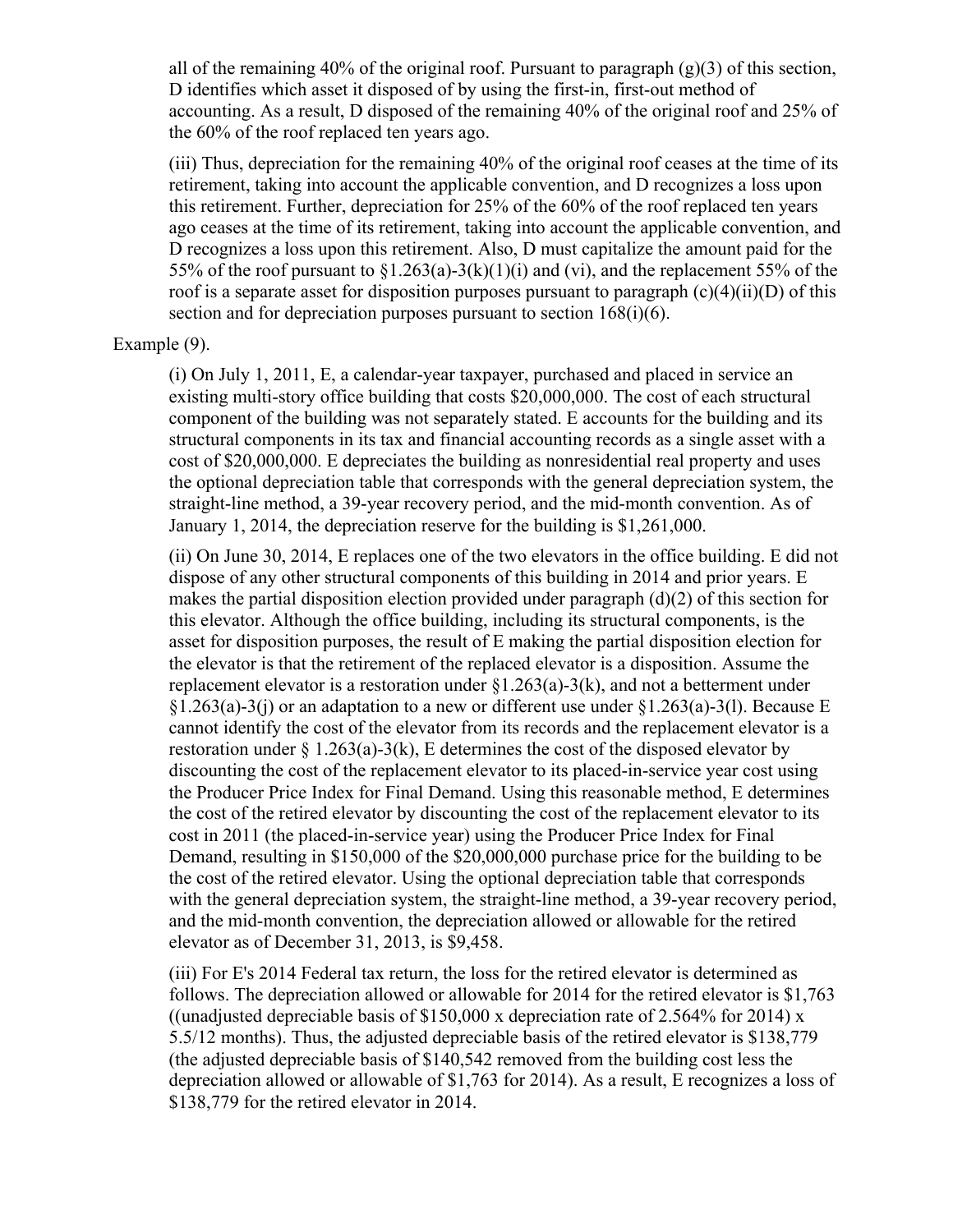(iv) For E's 2014 Federal tax return, the depreciation allowance for the building is computed as follows. As of January 1, 2014, the unadjusted depreciable basis of the building is reduced from \$20,000,000 to \$19,850,000 (\$20,000,000 less the unadjusted depreciable basis of \$150,000 for the retired elevator), and the depreciation reserve of the building is reduced from \$1,261,000 to \$1,251,542 (\$1,261,000 less the depreciation allowed or allowable of \$9,458 for the retired elevator as of December 31, 2013). Consequently, the depreciation allowance for the building for 2014 is \$508,954 (\$19,850,000 x depreciation rate of 2.564% for 2014).

(v) E also must capitalize the amount paid for the replacement elevator pursuant to  $\S1.263(a)-3(k)(1)$ . The replacement elevator is a separate asset for disposition purposes pursuant to paragraph  $(c)(4)(ii)(D)$  of this section and for depreciation purposes pursuant to section  $168(i)(6)$ .

## Example (10).

(i) Since 2005, F, a calendar year taxpayer, has accounted for items of MACRS property that are mass assets in pools. Each pool includes only the mass assets that have the same depreciation method, recovery period, and convention, and are placed in service by F in the same taxable year. None of the pools are general asset accounts under section 168(i)(4) and the regulations under section 168(i)(4). F identifies any dispositions of these mass assets by specific identification.

(ii) During 2014, F sells 10 items of mass assets with a 5-year recovery period each for \$100. Under the specific identification method, F identifies these mass assets as being from the pool established by F in 2012 for mass assets with a 5-year recovery period. Assume F depreciates this pool using the optional depreciation table that corresponds with the general depreciation system, the 200-percent declining balance method, a 5-year recovery period, and the half-year convention. F elected not to deduct the additional first year depreciation provided by section 168(k) for 5-year property placed in service during 2012. As of January 1, 2014, this pool contains 100 similar items of mass assets with a total cost of \$25,000 and a total depreciation reserve of \$13,000. Because all the items of mass assets in the pool are similar, F allocates the cost and depreciation allowed or allowable for the pool ratably among each item in the pool. This allocation is a reasonable method because all the items of mass assets in the pool are similar. Using this reasonable method, F allocates a cost of \$250 (\$25,000 x (1/100)) to each disposed of mass asset and depreciation allowed or allowable of \$130 (\$13,000 x (1/100)) to each disposed of mass asset. The depreciation allowed or allowable in 2014 for each disposed of mass asset is \$24 ( $(\$250 \times 19.2\%)$ ). As a result, the adjusted depreciable basis of each disposed of mass asset under section 1011 is \$96 (\$250 - \$130 - \$24). Thus, F recognizes a gain of \$4 for each disposed of mass asset in 2014, which is subject to section 1245.

(iii) Further, as of January 1, 2014, the unadjusted depreciable basis of the 2012 pool of mass assets with a 5-year recovery period is reduced from \$25,000 to \$22,500 (\$25,000 less the unadjusted depreciable basis of \$2,500 for the 10 disposed of items), and the depreciation reserve of this 2012 pool is reduced from \$13,000 to \$11,700 (\$13,000 less the depreciation allowed or allowable of \$1,300 for the 10 disposed of items as of December 31, 2013). Consequently, as of January 1, 2014, the 2012 pool of mass assets with a 5-year recovery period has 90 items with a total cost of \$22,500 and a depreciation reserve of \$11,700. Thus, the depreciation allowance for this pool for 2014 is \$4,320  $($22,500 \times 19.2\%)$ .